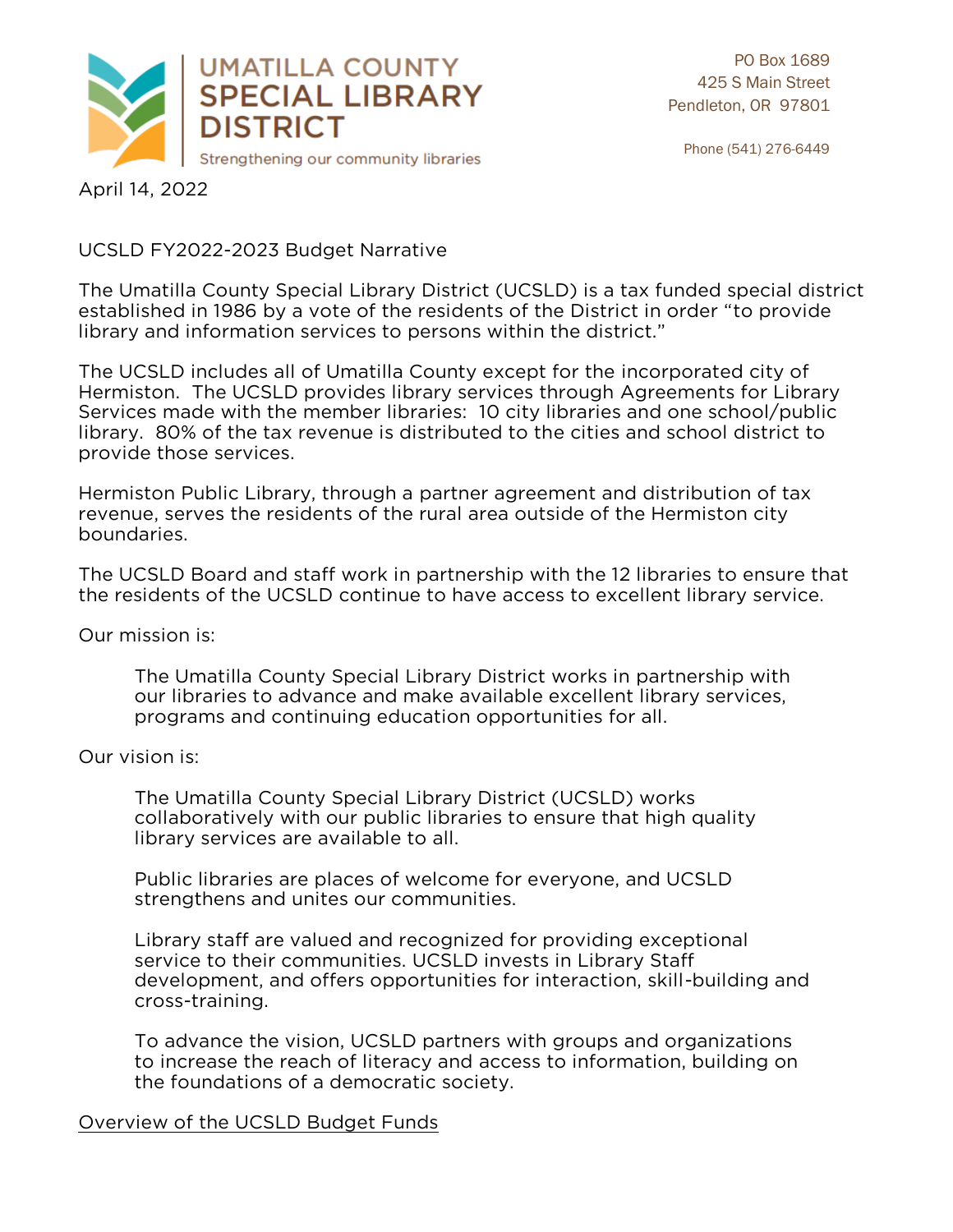The UCSLD budget has four funds:

- General Fund<br>• Resource Sharing Fund
	- Resource Sharing Fund
	- Outreach Fund
	- Capital Reserve Fund

The General Fund is the administrative fund for the maintenance and operation offices - Board activities and requirements, staff salaries and benefits, administrative and office costs, staff training and travel, audit and fiscal management, etc. The expenses for capital outlay  $-$  computers and equipment  $-$  are made out of this fund. This fund also shows the receipt of tax funds and community service fees and the special payment distribution out to the 12 public libraries. It also shows the transfers made to the Resource Sharing, Outreach and Capital Reserve funds. Reserve funds.

The UCSLD distributes 80% of the tax and community service fee income to the libraries in the District through an agreement with the cities and one school district. With the remaining 20%, the operations of the UCSLD are paid for, as well as several expenses paid on behalf of the libraries. There are transfers made several expenses paid on behalf of the minimizer made are transfers made. throughout the year to the other UCSLD funds.

| <b>Sage Library System</b>       |                                                              |             |           |                                         |                   |
|----------------------------------|--------------------------------------------------------------|-------------|-----------|-----------------------------------------|-------------------|
|                                  | Catalog, Circulation 2020-21 Sage Membership fees            |             |           | 2021-2022 Sage Membership fees          |                   |
|                                  | Pendleton Public Library                                     | \$13,669.00 |           | Pendleton Public Library                | \$13,396.00       |
|                                  | Milton-Freewater Public Library                              | \$10,910.00 |           | Milton-Freewater Public Library         | \$10,691.00       |
|                                  | Umatilla Public Library                                      | \$11,078.00 |           | Umatilla Public Library                 | \$10,691.00       |
|                                  | Stanfield Public Library                                     | \$1.876.00  |           | Stanfield Public Library                | \$1,812.00        |
|                                  | Pilot Rock Public Library                                    | \$1,853.00  |           | Pilot Rock Public Library               | \$1,812.00        |
|                                  | Athena Public Library                                        | \$1,666.00  |           | Athena Public Library                   | \$1,608.00        |
|                                  | <b>Weston Public Library</b>                                 | \$1,661.00  |           | Weston Public Library                   | \$1,608.00        |
|                                  | Echo Public Library                                          | \$1,639.00  |           | Echo Public Library                     | \$1,608.00        |
|                                  | <b>Adams Public Library</b>                                  | \$1,368.00  |           | Adams Public Library                    | \$1,340.00        |
|                                  | <b>Helix Public Library</b>                                  | \$1,395.00  |           | <b>Helix Public Library</b>             | \$1,340.00        |
|                                  | Ukiah Public/School Library                                  | \$1,345.00  |           | Ukiah Public/School Library             | \$1,340.00        |
|                                  | <b>Hermiston Rural</b>                                       | \$3,958.52  |           | <b>Hermiston Rural</b>                  | \$3,882.72        |
|                                  | Total                                                        | \$52,418.52 |           | Total                                   | \$51,128.72       |
| <b>InterMountain ESD</b>         |                                                              |             |           |                                         |                   |
|                                  | 2-Day Courier - Reimbursed from                              |             | $21 - 22$ | 2-Day Courier - Reimbursed from Sage    |                   |
|                                  | 20-21 Courier Sage with LSTA grant funds                     | \$15,840.00 | Courier   | with LSTA grant funds                   | \$15,840.00       |
|                                  | 3rd Day - Paid by UCSLD                                      | \$14,136.00 |           | 3rd Day - Paid by UCSLD                 | \$14,136.00       |
|                                  | Hermiston reimburses their city<br>portion                   | \$3.256.93  |           | Hermiston reimburses their city portion | \$3.460.49        |
| Library2Go                       |                                                              |             |           |                                         |                   |
|                                  | Electronic Library Access 20-21 Library 2Go for 11 libraries | \$11,090.00 |           | 21-22 Library2Go for 11 libraries       | \$11,646.00       |
| <b>Cataloging Utilities</b>      |                                                              |             |           |                                         |                   |
| for 10 libraries                 | 20-21 OCLC                                                   | \$290.40    |           | 21-22 OCLC                              | \$295.00          |
| <b>Training</b>                  |                                                              |             |           |                                         |                   |
| In-service trainings, continuing |                                                              |             |           |                                         |                   |
| education funds/scholarships     | $20 - 21$                                                    | \$7.442.58  |           | $21 - 22$                               | Not available yet |

The Resource Sharing Fund shows income for and expenses that are paid, either for the libraries directly or for services provided by the UCSLD for the 12 libraries' staff the inflation and complete services provided by the UCSLD for the 12 libraries' staff.<br>Members members.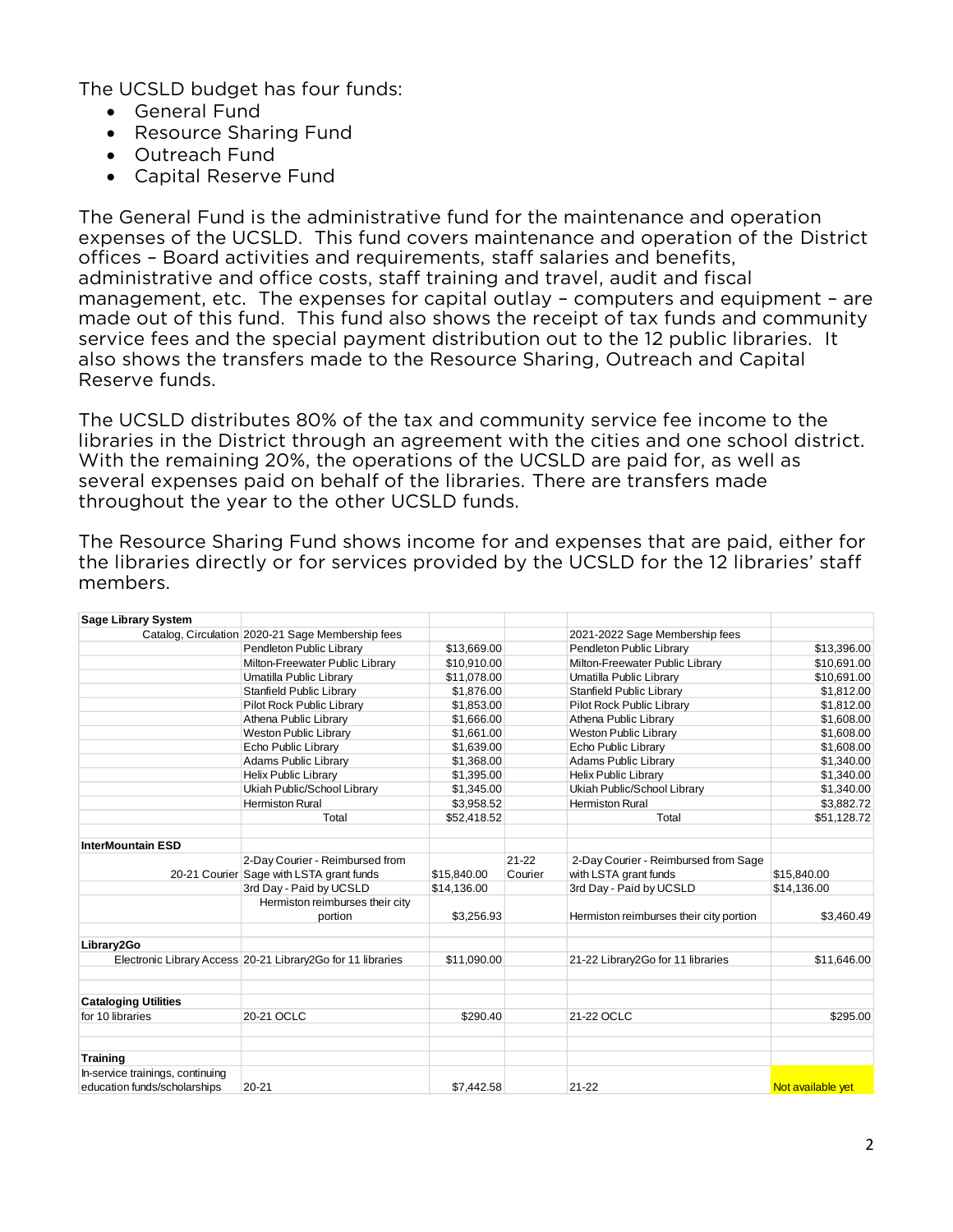The Outreach Fund covers expenses for direct library services to residents of the District that cannot easily use a public library. This fund covers the early literacy program. Take Off!, which is currently serving over 60 sites. The Take Off! program also provides storytime support and resources to the libraries as they request. The fund includes the maintenance and fueling of a vehicle, and covers any outreach events that the UCSLD helps the public libraries with on an as needed basis. events that the UCSLD helps the public libraries with on an as needed basis.

The Capital Reserve Fund was authorized and established by resolution for the fund was renewed in FY2019-20. fund was renewed in FY2019-20.

#### Overview of the UCSLD FY2022-23 Budget

#### General Fund – Resources

This is the anticipated income and cash carry-forward for the general fund.

- Cash on Hand
	- <sup>o</sup> This money sees us through until taxes are received in November. We taking out a loan. taking out a loan.<br>st
- Interest
	- <sup>o</sup> We have received 66% less than budgeted. I estimated a lower amount
- Community Service Fees
	- o These are funds that we receive from new businesses that were started<br>under the State's Strategic Investment Program. We receive an amount of money each year in lieu of taxes for a certain number of years. This current year, we received \$83,317 in total which was an increase over what we received the year before. For next year, \$85,000 is budgeted. where the received the year before. For next year, \$85,000 is budgeted.<br>Income
- Other income
	- <sup>o</sup> Reimbursements and fees paid to the UCSLD
- Tax Revenue
	- o We have two sources of tax revenue: Taxes estimated to be received in 2022-2023 and taxes that were previously levied. The previously levied taxes amount is averaged at \$55,000 - some years we receive more and some years less.
	- o From the documents provided by the Umatilla County Assessor's Office,<br>the estimated tax revenue to be received for EY2022-2023 is the estimated tax revenue to be received for FY2022-2023 is \$2,140,270. Over the past few years, we have consistently received more than the County estimate. This year, a 3% increase was added to the County estimate. the County estimate.

General Fund – Expenditures

In general, as we cannot expend in a budget area if we do not have budget authority and because many costs are not set yet, the budget numbers below are a best quess with a buffer. best guess with a buffer.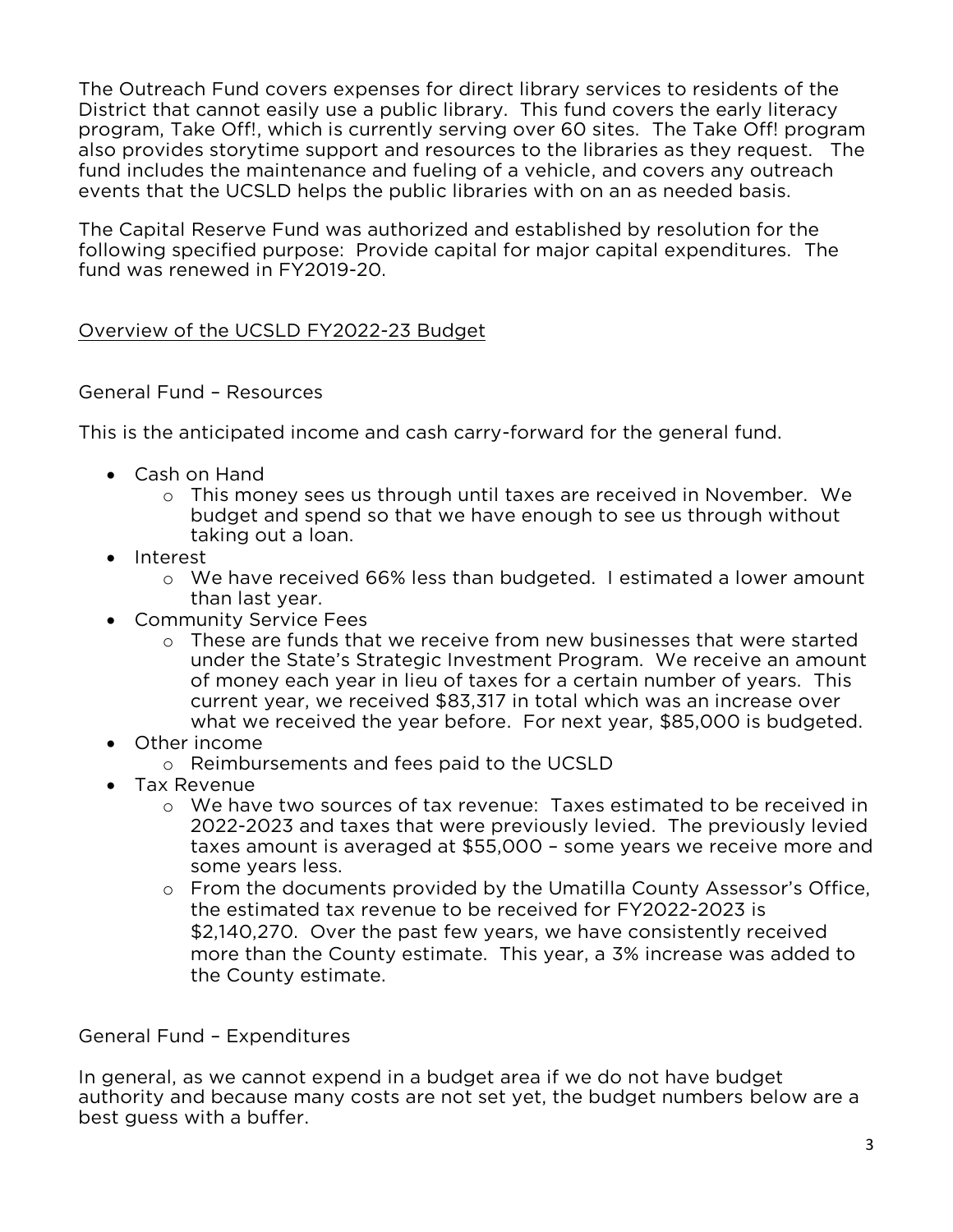## General Fund Requirements – Personnel Services

- All UCSLD staff salaries and wages and benefits are included in the General
	- o This amount reflects a proposed 8% increase on current staff salaries to<br>align with Western CPI over the last 12 months
- Health insurance costs for 2023 are not anticipated to rise except for a small increase in our vision insurance.
- PERS costs are at the same contribution rates this year through 2023.<br>• Employer paid taxes were decreased based on this year's expenditure
- Employer paid taxes were decreased based on this year's expenditures.

# General Fund Requirements – Allocated Materials & Services

- Board Expenses I do not anticipate an increase for this coming year.
- Elections There are three Board positions up for election in 2023. This cost has risen over the last few elections, so an increase has been made in the has risen over the last few elections, so an increase has been made in the
- Ads and notices are budgeted for a normal budgeting year.<br>• The audit will increase based on the June 30, 2022 CPL amou
- The audit will increase based on the June 30, 2022 CPI amount according to the auditor. As this is an unknown number at this time, a buffer was created.
- SDAO premium costs were not finalized, but we were advised to anticipate an increase
- Legal expense is usually low, but there are some unknowns currently.<br>• Fiscal management The amount anticipates an increase in our month
- Fiscal management The amount anticipates an increase in our monthly rate by CPI and more to cover extra expenses.
- Rent Rent will increase by 3% to \$785.07 per month.<br>• Telephone Our costs are staving about the same due
- Telephone Our costs are staying about the same due to a nationwide
- Email/Website this amount includes our Microsoft 365 costs (email and cloud based services) and our website cost with Streamline.
- Office Supplies, Maintenance, Postage The cost of printer cartridges, nostage and other office supplies increased this year and the suppleme postage and other office supplies increased this year and the supplemental
- Staff Training & Conferences this covers registration to trainings and conferences. This is being decreased as many conferences are offering conferences. This is being decreased as many conferences are offering a virtual experience with the in-person which lessens the cost.
- Transportation this covers staff travel expenses on UCSLD business –<br>mileage fuel for UCSLD vehicle use per diem and lodging. Fuel prices mileage, fuel for UCSLD vehicle use, per diem and lodging. Fuel prices are high and there are more options instead of travel.
- Capital outlay Staff computers are replaced on a rotating basis. This year<br>we will replace the Tech Services Manager's computer and any other we will replace the Tech Services Manager's computer and any other equipment purchases we make – projectors, printers, etc.

#### General Fund Requirements – Not Allocated Materials & Services

Unallocated requirements include contingency, transfers to other funds and special navments. special payments.

• Tax Distribution to Cities - this is the 80% we distribute to the 12 libraries in<br>Umatilla County. This amount is found by adding the estimates of anticipated Umatility. This amount is found by adding the estimates of anticipated  $\frac{1}{2}$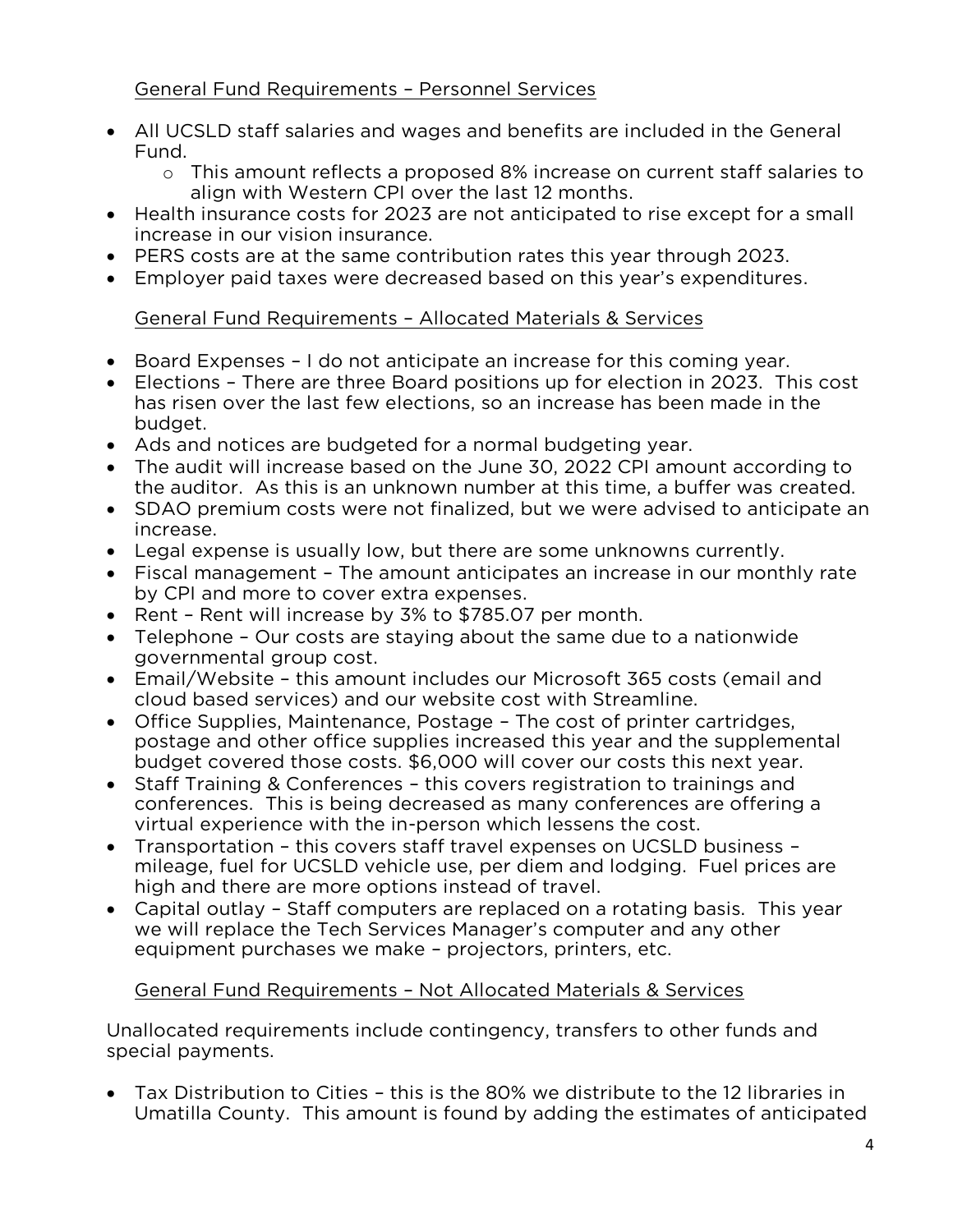tax and the previously levied tax. The amount in the budget also includes a direct payment to Hermiston Public Library to offset the difference in their distribution with the new funding formula.

- Community Service Fees this is 80% of the anticipated funds which will be distributed to the libraries.
- Transfer to the Resource Sharing Fund \$129,815 to cover those costs.<br>• Transfer of \$5,000 to the Capital Reserve Fund to continue rebuilding.
- Transfer of \$5,000 to the Capital Reserve Fund to continue rebuilding that fund for the next vehicle/capital expenditure.
- The contingency is budgeted in case we need to offset unexpected costs<br>during the year. The ending balance is the amount to carry us through un during the year. The ending balance is the amount to carry us through until we receive new tax dollars in November 2022. we receive new tax dollars in November 2022.

# Resource Sharing Fund

There is an anticipated \$12,200 carry forward from our current budget. In addition to the transfer from the General Fund, the UCSLD will receive approximately \$29,000 in reimbursements from the Sage Library System for courier costs and from Hermiston City for the UCSLD payment of the Hermiston Public Library's  $3^{rd}$ day courier and Sage Library System rural portion costs. We have an ongoing grant program for historical materials for the libraries. It is estimated that we will have approximately \$3,000 this coming year in that grant.  $\frac{3}{2}$ 

- Sage Library System this was increased by approximately 11% for all of our libraries for this coming year. The \$74,015 budgeted should cover any
- Courier We contract with InterMountain ESD to deliver materials to our<br>libraries 3 days a week. This cost has increased we pay on the basis of h libraries 3 days a week. This cost has increased - we pay on the basis of how many crates each library uses. We do receive a reimbursement from Sage Library System for the 2 days a week service. The UCSLD covers the third day Library System for the 2 days a week service. The UCSLD covers the third day
- Cataloging Utilities are used for cataloging of the libraries' materials in the UCSI D.
- Library2Go is the digital library program. This rises in cost pretty signicantly<br>each vear and is worthwhile as it is being used increasingly by our residents. each year and is worthwhile as it is being used increasingly by our residents, especially with the pandemic closing many libraries.
- Program & Training for Library Staff Members and Board Members This<br>covers our In-service costs for staff members (2 per year) as well as any covers our In-service costs for staff members (2 per year) as well as any additional continuing education costs for library staff. A portion of these funds are used for continuing education grants for which libraries can apply.
- Cooperative Programs & Activities This includes funding for programs that<br>cover the whole District.
- Grant expenses this is the expenditure line for the Historical grant and any other grants we may get throughout the year.
- Marketing covers marketing costs on behalf of the whole UCSLD.<br>• Contingency This will cover the courier costs if Sage Library Syste
- Contingency This will cover the courier costs if Sage Library System were to not be able to reimburse us for the 2 day service. to not be able to reimburse us for the 2 day service.